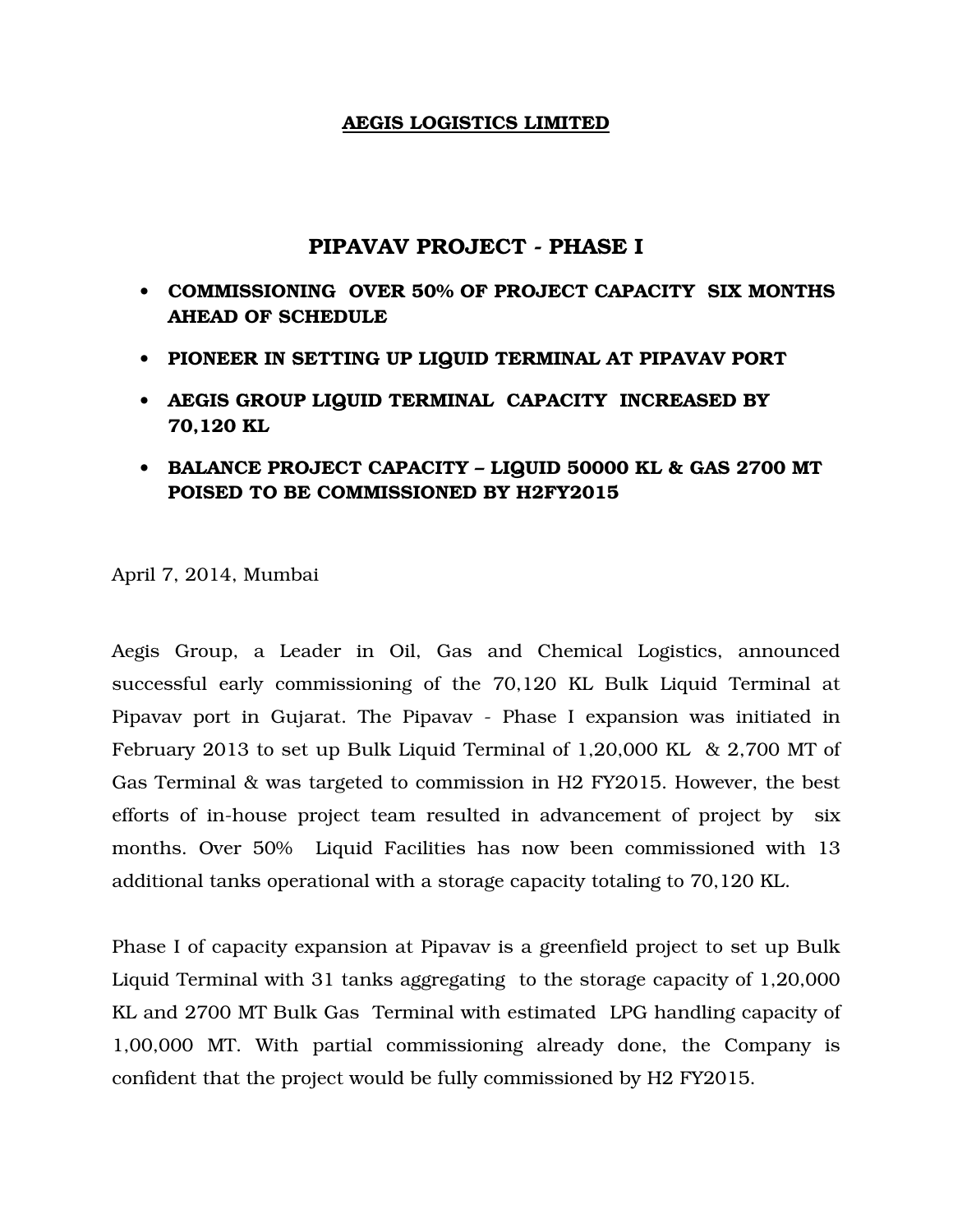The expanded facilities at Pipavav Port shall enable the company to expand its horizons by catering to market of Northern and North Western Hinterlands. The new facilities shall store & handle Petroleum, Chemicals and Petrochemical products.

The port is close to main maritime trade routes linking Europe & Middle East with Asia giving an opportunity to the Company to handle products for the countries from this region as well.

With new capacity, Aegis Group will be able to handling liquid volumes of over 3 to 4 Million MT and Gas volumes of over 750,000 MT.

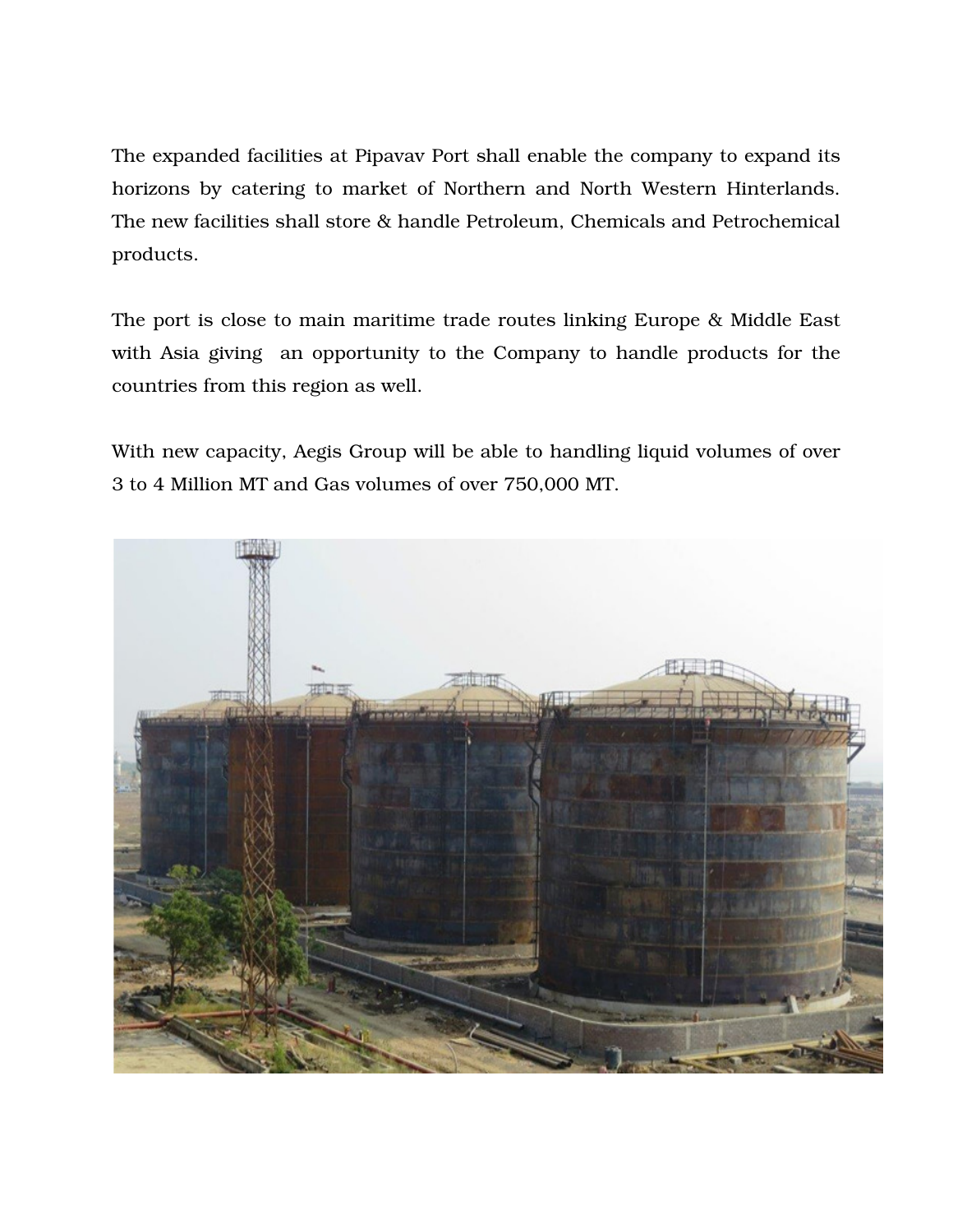Commenting on early commissioning at Pipavav Mr. Anish Chandaria, Managing Director & CEO said

"*It gives us great pleasure to announce a very important milestone in our company. Early commissioning of Bulk Liquid Terminal at Pipavav is a step towards Company's strategy of building a necklace of port terminals around India's coast line. The early commissioning of the Liquid Facilities of the Pipavav – Phase I project will generate additional Revenues & Profitability for Aegis and also help instill confidence in our Customers for a longer term relationship and business for the upcoming Phase II project at PipavavThe Company is continuing its activities towards its mission to build an unrivalled national port infrastructure and distribution network in the Oil and Gas sector in India.*"

## About Pipavav Port

The Pipavav Port is being operated by AP Moller Maersk Group, having strategic location in the gulf of Khambat, 152 nautical miles north of Mumbai as well as being all weather port with 24X7 operations and modern environment friendly infrastructure facilities. The Port is well connected through road and rail networks to the cargo hinterland in Gujarat, Rajasthan, Delhi NCR and Punjab.

## About Aegis Logistics

Aegis Logistics Limited is India's leading Oil, Gas, and Chemical logistics company. The company has five distinct but related business segments, and operates a network of bulk liquid terminals, liquefied petroleum gas (LPG) terminals, filling plants, pipelines, and gas stations across the country to deliver products and services. Client base includes many leading industrial companies in India as well as retail outlets and customers whom we serve through Distributors and Aegis Autogas stations. Aegis Group also operates internationally through its sourcing and trading subsidiaries located in Singapore.